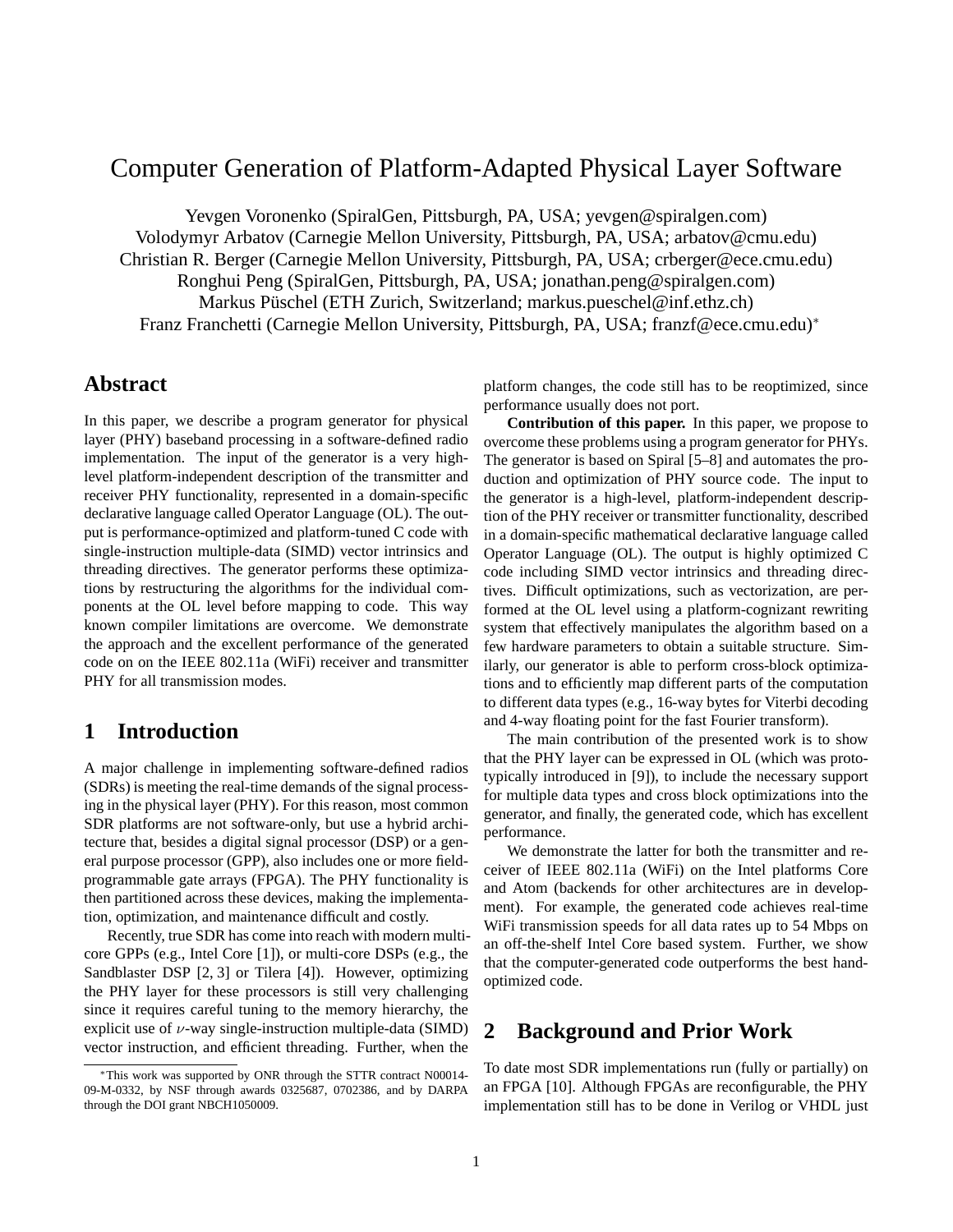as for application specific integrated circuits (ASIC). The difference compared to a true software PHY implementation is that in an FPGA or ASIC design, the hardware is designed to match the algorithm, naturally using fine grained parallelism and pipelining to achieve high performance.

First true software PHY implementations used a single DSP that is programmed serially [11–13]. Although fully flexible (and easy to program), these could not achieve real-time performance for computational intensive PHY standards like WiFi. Recent processors possess multiple cores, each typically possessing further parallelism in the form of SIMD vector extensions [1–4,14,15]. While these platforms come close to the computational power needed to run PHY standards like WiFi, it also becomes increasingly challenging to implement PHY software that exploits the full computational potential.

Finally, a quite different kind of SDR platforms has surfaced, using simple radio front-end boards attached to commodity personal computers (PCs) [16–18]. These are mostly of interest for academic test-beds as in [18,19] and run the full functionality on a PC that commonly features an Intel or similar GPP. Hence the challenges to efficiently utilize the computational resources in terms of SIMD and multicore parallelism are quite similar to the SDR platforms described above.

#### **3 Operator Language and PHYs**

The operator Language (OL) [9] is a domain-specific declarative mathematical language used to represent certain classes of numerical algorithms. OL is an extension or superset of SPL [5,20,21] to cover non-linear multi-input and multi-output operations. The idea behind SPL and OL is to formally represent algorithm knowledge in a platform-independent way. Actual code is generated from this representation using a number of steps that depend on the target platform. We first introduce SPL and then extend the discussion to OL.

**SPL.** SPL is a language to describe fast algorithms for linear transforms, which are functions of the form  $x \mapsto y = Mx$ with a fixed matrix  $M$ . By slight abuse of notation we will simply refer to  $M$  as transform. An example is the discrete Fourier transform (DFT) defined by

$$
M=\mathbf{DFT}_n=[\omega_n^{ij}]_{0\leq i,j
$$

where  $\omega_n = e^{-2\pi\sqrt{-1}/n}$ . An SPL program, or formula, is a fast algorithm for a transform  $M$  represented as a factorization of M into a product of sparse matrices.

SPL contains basic matrices such as the identity matrix  $I_n$ , diagonal matrices diag<sub>0</sub>< $m$ <sub><n</sub>( $f(m)$ ) with a scalar function f, or the stride permutation matrix  $L_k^n$ , which transposes an  $n/k \times k$  matrix stored linearized in memory. More complex SPL formulas are built from other SPL formulas using matrix operators, such as the matrix product  $A \cdot B$  or the Kronecker product  $A \otimes B$  defined as

$$
A \otimes B = [a_{ij}B]_{i,j}, \quad \text{for } A = [a_{i,j}]_{i,j}.
$$

All SPL constructs have natural interpretations as code. For example, the formula  $M = A \cdot B$ , implies the two-step computation  $t = Bx$ ;  $y = At$ .

Using SPL, the well-known Cooley-Tukey fast Fourier transform (FFT) is expressed as

$$
\mathbf{DFT}_{km} = (\mathbf{DFT}_k \otimes I_m) \operatorname{diag} t_m^{km} (I_k \otimes \mathbf{DFT}_m) L_k^{km}.
$$
\n(1)

It shows that  $y = DFT_{km} x$  can be computed in four steps corresponding to the four factors in (1). Two of the steps involve the recursive computation of smaller DFTs.

Further important building blocks of SPL, and later OL, are the following matrices parametrized by index mappings.

An *index mapping* is a function on integer intervals. Denote  $e_i^n$  the *i*-th column basis vector of size *n*, i.e., the column vector of *n* elements, with a 1 in  $i$ -th position and 0s elsewhere. Given an index mapping function f, *gather and scatter matrices* are defined as follows:

$$
f: \{0, \ldots, n-1\} \to \{0, \ldots m-1\},
$$
  
\n
$$
G(f) = \left[e_{f(0)}^m | \ldots | e_{f(n-1)}^m \right],
$$
  
\n
$$
S(f) = G(f)^T = \left[e_{f(0)}^m | \ldots | e_{f(n-1)}^m \right]^T.
$$

**OL.** OL is a superset of SPL. Where SPL can only describe transforms, i.e., linear single-input and single-output operations, OL removes this restriction and considers more general *operators*. An operator of arity  $(c, d)$  is a function that takes c vectors as input and produces d vectors as output. For example, a  $k \times n$  matrix M, the simplest possible SPL formula, is in OL viewed as the arity  $(1, 1)$  operator

$$
M_{k\times n}: \mathbb{C}^n \to \mathbb{C}^k.
$$

The matrix product  $A_{m \times n} \cdot B_{n \times k}$  becomes in OL the operator composition, e.g.,

$$
A_{m \times n} \circ B_{n \times k} : \mathbb{C}^k \to \mathbb{C}^m.
$$

The tensor product of matrices generalizes to tensor product of operators, but in this paper we only need one special case. Namely for any arity  $(1, 1)$  operator  $A: \mathbb{C}^m \to \mathbb{C}^n$ ;  $x \mapsto$  $A(x)$ , I<sub>k</sub> ⊗A is defined as

$$
I_k \otimes A : \mathbb{C}^{km} \to \mathbb{C}^{kn};
$$
  

$$
x \mapsto (A(x_0, \dots, x_m - 1), \dots, A(x_{(k-1)m}, \dots, x_{km-1})).
$$

**WiFi physical layer in OL.** The 802.11a OFDM transmitter (TX) and receiver (RX) map data bits into a complex baseband signal and vice versa. Formally, and more precisely,

**Wif** 
$$
\mathbf{X}_{k,m,r}: \mathbb{Z}_2^{48kmr-6} \to \mathbb{C}^{80k}
$$
, (2)

$$
\mathbf{WiFiRX}_{k,m,r}: \mathbb{C}^{80k} \to \mathbb{Z}_2^{48kmr-6}.\tag{3}
$$

Namely, if a number, say  $\ell$ , bits are to be transmitted at a transmission mode characterized by a modulation scheme with  $m \in$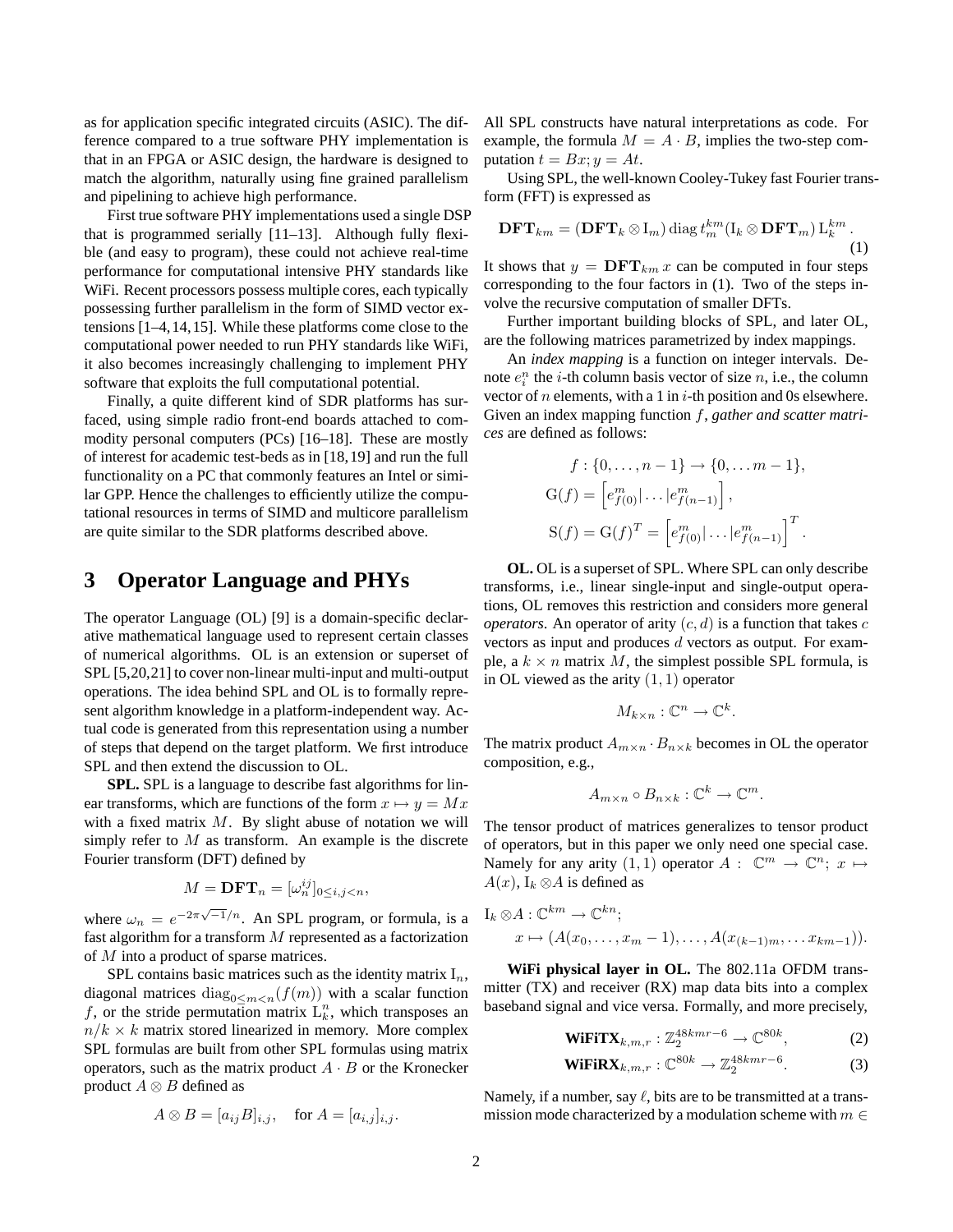**WIFY**<sub>k,m,r</sub> = 
$$
\left[I_k \otimes (\text{CPIn}_{64} \circ \text{IDFT}_{64} \circ \text{PltIn}_{64} \circ \text{Map}_{48,m} \circ \text{Int}_{48m} \circ \text{Punc}_{48m}^r \circ \text{CvEnc}_{48m,r} \circ \text{Scr}_{\ell}^s)\right]
$$
 (5)  
 =  $\left[I_k \otimes \left(\frac{G(h_{64,1})}{G(h_{0,1})}\right] \circ \text{IDFT}_{64} \circ S(\text{plt}_{48}) \circ (I_{48} \otimes M_{1,m}) \circ G(\text{int}_{48m}) \circ G(d_{48m}^r) \circ \text{CvEnc}_{48m,r} \circ (+s).)\right]$  (6)

 ${\bf WiFiRX}^{\tilde{h}}_{k,m,r} = {\bf Scr}^s_\ell \circ {\bf VitDec}_\ell \circ {\bf DePunc}^r_{48km} \circ \Big[ {\bf I}_k \otimes \Big( {\bf DeInt}_{48m} \circ {\bf DeMap}_{48,m} \circ {\bf PitRm}_{64} \circ {\bf Eq}_{\tilde{h}} \circ {\bf DFT}_{64} \circ {\bf CPRm}_{64} \Big) \Big]$ (7)

$$
= (+s) \circ \underbrace{\text{VitDec}_{\ell} \circ \text{S}(d_{48km}^r)}_{\ell} \circ \left[ I_k \otimes \left( \underbrace{\text{S}(\text{int}_{48m}) \circ (I_{48} \otimes M_{8,m}^{-1}) \circ \text{G}(\text{plt}_{48})}_{\ell} \circ \underbrace{\text{diag}(\tilde{h}) \circ \text{DFT}_{64} \circ \text{G}(h_{0,1})}_{\ell} \right) \right] \tag{8}
$$

| Rate<br><b>Mbps</b> | Modulation  | Bits/sc.<br>$\boldsymbol{m}$ | Code<br>rate $r$ | Coded bits/<br>symb. | Data bits/<br>symb., $N_{\rm DBPS}$ |
|---------------------|-------------|------------------------------|------------------|----------------------|-------------------------------------|
| 6                   | <b>BPSK</b> | 1                            | 1/2              | 48                   | 24                                  |
| 9                   | <b>BPSK</b> | 1                            | 3/4              | 48                   | 36                                  |
| 12                  | <b>OPSK</b> | 2                            | 1/2              | 96                   | 48                                  |
| 18                  | <b>OPSK</b> | 2                            | 3/4              | 96                   | 72                                  |
| 24                  | 16-OAM      | 4                            | 1/2              | 192                  | 96                                  |
| 36                  | 16-OAM      | 4                            | 3/4              | 192                  | 144                                 |
| 48                  | 64-OAM      | 6                            | 2/3              | 288                  | 192                                 |
| 54                  | 64-OAM      | 6                            | 3/4              | 288                  | 216                                 |

Table 1: Data rates in IEEE 802.11a with corresponding modulation schemes and coding rates  $[22]$ . (sc. = subcarrier; symb. = symbol)

 $\{1, 2, 4, 6\}$  bits per subcarrier and coding rate  $r \in \{1/2, 3/4,$  $2/3$ , they will take up

$$
k = \lceil \ell / N_{\text{DBPS}} + 6 \rceil = \lceil \ell / (48mr) + 6 \rceil \tag{4}
$$

OFDM symbols, where  $N_{\text{DBPS}} = 48mr$  is the number of data bits per OFDM symbol, see Table 1. The data bits are appended with zero bits to fill exactly k ODFM symbols and we will always assume the TX and RX operate on this extended bit sequence.

An important difference of physical layer computations from other types of numerical codes is the diversity of used data types, which is also evident above. The transmitter maps bits (denoted with  $\mathbb{Z}_2$ ) to complex (floating point) values (denoted with C), and the receiver vice versa. The actual implementation will use one or more additional data types during the course of computation to optimally use the available vector instruction set. This makes the domain and range specifications of blocks, as in (2)–(3) very important.

We now translate the entire computation data flow of the receiver and transmitter PHY as defined in [22] into OL. The result is (5) and (7), and the occurring blocks (marked bold) are defined in Table 2. We show a further decomposition in (6) and (8), where some of the blocks are broken down themselves. Braces show the grouping of operations in the later implementation.

Table 2 defines all of the blocks in the receiver and transmitter. Most of the blocks are linear, and perform a matrix vector product; the OL definition can thus be interpreted as a matrix. The non-linear blocks are **Map**, **DeMap**, **PltIns**,

**VitDec**, and **Scr**.

All of the blocks, except for the Viterbi decoder **VitDec**, can be defined in terms of primitive OL constructs and matrices, and most of the blocks are normally computed by definition. The important exceptions are the DFT, and the Viterbi decoder, for which several alternative fast algorithms exist (e.g., for the DFT the choice of  $k$  in (1)), which are again expressed in OL.

**PltIns**, **PltRm**, **Int**, **DeInt**, **Punc** and **DePunc** are all basically data reorderings or padding operations and thus can be expressed as a gather or scatter with the corresponding index mapping function plt, int, and d respectively for pilot removal/insertion, (de)interleaver, and (de)puncturing. The precise form is not relevant here. We do show the matrix structures of (de)interleaver and (de)puncturer, but in translating these to code, these structures are not used.

The modulator and demodulator are defined by the scalar functions M and  $\mathrm{M}^{-1}$  that map  $m$  hard bits to a complex number, and, vice-versa, a complex number to m soft bit estimates.

**Implementation degrees of freedom.** Before the OL formulas (6) and (8) can be mapped to code, all remaining unexpanded blocks (in bold) must be expressed in primitive OL constructs. There are multiple ways of doing so that correspond to different computational algorithms and the internal degrees of freedom within the algorithms. Spiral employs feedback driven search to make the best, i.e., fastest choice on the given platform. This search effectively performs platform adaptation. In the interest of space, we only briefly discuss some of these degrees of freedom next.

The tensor product  $I_k \otimes A$  itself is not a primitive construct. It has four alternative implementations: as a loop over A, as a parallel loop, as a vectorized loop, or via loop splitting (discussed below). The parallelization and vectorization is implemented using special tags, explained in [6, 7]. If the tensor product is not vectorized, the vectorization is performed "internally," i.e., in A, via rewrite rules (not shown here). An interesting twist in the case of both internal and external vectorization, is that the inner subformula of the tensor product operates on different data types, each having different associated vector length, which makes the vectorization more complex. The equivalent of loop splitting is the transformation  $I \otimes AB \rightarrow (I \otimes A)(I \otimes B)$ . In our experiments, such "vertical" implementations always performed better.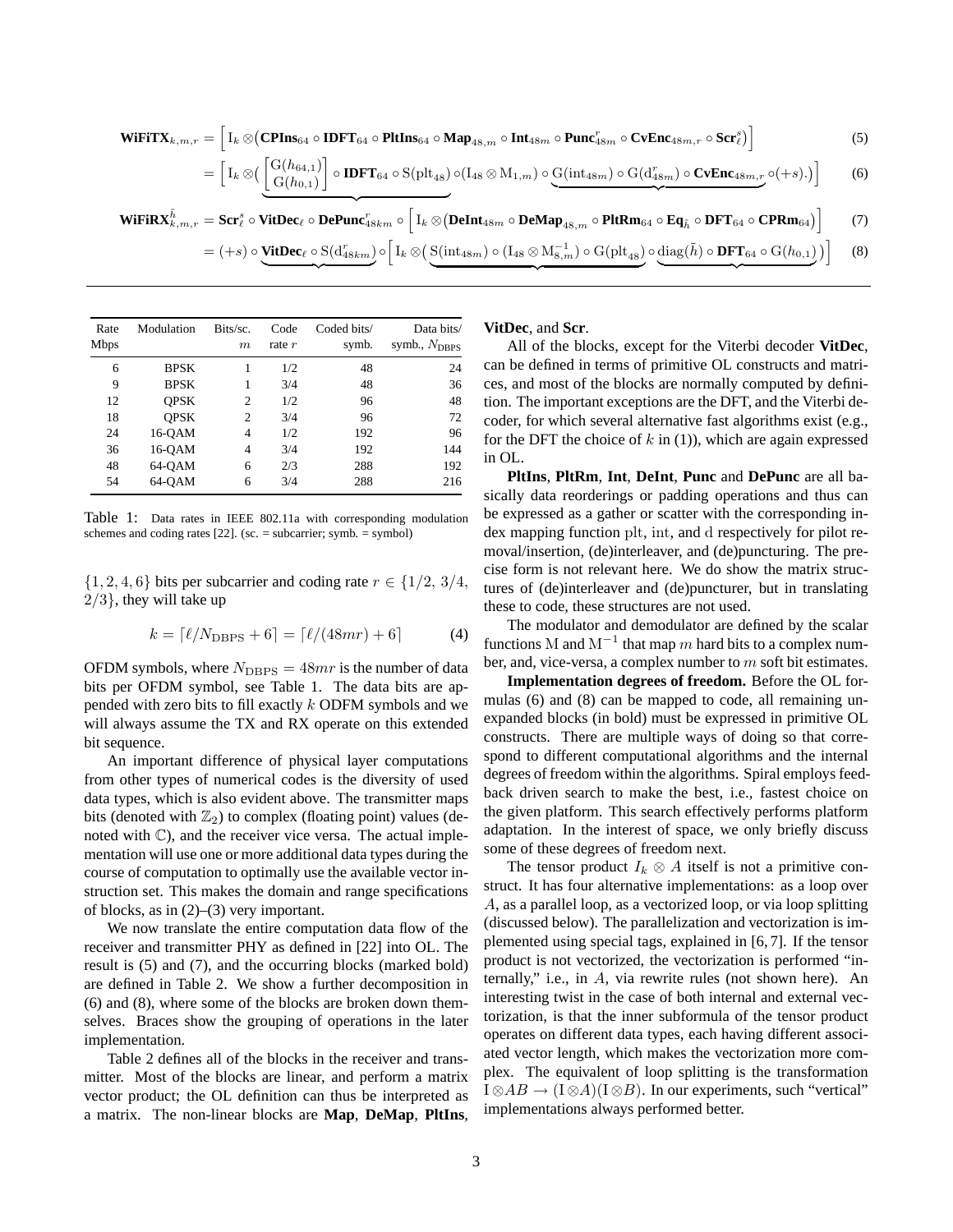| Operator                                                                                                                                                                                                                                                                                                                                                                                                                           | <b>Notation</b>                      | Domain $\rightarrow$ Range                                       | <b>Definition</b>                                                                                                                                                                 |  |  |
|------------------------------------------------------------------------------------------------------------------------------------------------------------------------------------------------------------------------------------------------------------------------------------------------------------------------------------------------------------------------------------------------------------------------------------|--------------------------------------|------------------------------------------------------------------|-----------------------------------------------------------------------------------------------------------------------------------------------------------------------------------|--|--|
| Cyclic prefix insertion                                                                                                                                                                                                                                                                                                                                                                                                            | $\text{CPIns}_{64}$                  | $\mathbb{C}^{64} \rightarrow \mathbb{C}^{80}$                    | $\begin{bmatrix} I_{16} \ I_{64} \end{bmatrix} = \begin{bmatrix} G(h_{64,1}) \ G(h_{0,1}) \end{bmatrix}$<br>$\begin{bmatrix} 0_{64\times16} & I_{64} \end{bmatrix} = G(h_{16,1})$ |  |  |
| Cyclic prefix removal                                                                                                                                                                                                                                                                                                                                                                                                              | $\mathrm{CPRm}_{64}$                 | $\mathbb{C}^{80} \rightarrow \mathbb{C}^{64}$                    |                                                                                                                                                                                   |  |  |
| Forward DFT                                                                                                                                                                                                                                                                                                                                                                                                                        | $DFT64$                              | $\mathbb{C}^{64} \rightarrow \mathbb{C}^{64}$                    | $[\omega_{64}^{ij}]_{0\le i,j\le 64}$                                                                                                                                             |  |  |
| <b>Inverse DFT</b>                                                                                                                                                                                                                                                                                                                                                                                                                 | <b>IDFT</b> $_{64}$                  | $\mathbb{C}^{64} \rightarrow \mathbb{C}^{64}$                    | $[\omega_{64}^{-ij}]_{0 \le i, j \le 64}$                                                                                                                                         |  |  |
| Pilot tone insertion                                                                                                                                                                                                                                                                                                                                                                                                               | PltIns <sub>64</sub>                 | $\mathbb{C}^{48} \rightarrow \mathbb{C}^{64}$                    | $(+P) \circ S(\text{plt}_{48})$                                                                                                                                                   |  |  |
| Pilot tone removal                                                                                                                                                                                                                                                                                                                                                                                                                 | $PltRm_{64}$                         | $\mathbb{C}^{64} \rightarrow \mathbb{C}^{48}$                    | $G(\text{plt}_{48})$                                                                                                                                                              |  |  |
| Symbol mapping                                                                                                                                                                                                                                                                                                                                                                                                                     | $\mathbf{Map}_{48,m}$                | $\mathbb{Z}_2^{48m} \rightarrow \mathbb{C}^{48}$                 | $I_{48} \otimes M_{m,1}$                                                                                                                                                          |  |  |
| Symbol demapping                                                                                                                                                                                                                                                                                                                                                                                                                   | $\mathbf{DeMap}_{48,m}$              | $\mathbb{C}^{48} \rightarrow \mathbb{Z}_{28}^{48m}$              | $I_{48} \otimes M_{m,8}^{-1}$                                                                                                                                                     |  |  |
| Bit interleaving                                                                                                                                                                                                                                                                                                                                                                                                                   | $Int_{48m}$                          | $\mathbb{Z}_2^{48m} \rightarrow \mathbb{Z}_2^{48m}$              | $G(int_{48m}) = \begin{cases} L_3^{48m}, & m \leq 2, \\ (I_{16} \otimes i(I_6 \otimes Z_i^{m/2})) L_3^{48m}, & m > 2. \end{cases}$                                                |  |  |
| Bit deinterleaving                                                                                                                                                                                                                                                                                                                                                                                                                 | $DeInt48m$                           | $\mathbb{Z}_{28}^{48m} \rightarrow \mathbb{Z}_{28}^{48m}$        | $S(int_{48m}) = (Int_{48m})^{T}$                                                                                                                                                  |  |  |
| Puncturing                                                                                                                                                                                                                                                                                                                                                                                                                         | Punc <sup><math>T_{48m}</math></sup> | $\mathbb{Z}_2^{2\cdot 48mr} \rightarrow \mathbb{Z}_2^{48m}$      | $G(d_{48m}^r) = (I_{48m/6} \otimes S_r)$                                                                                                                                          |  |  |
| Depuncturing                                                                                                                                                                                                                                                                                                                                                                                                                       | $\mathbf{DePunc}_{48km}^r$           | $\mathbb{Z}_{28}^{48km} \rightarrow \mathbb{Z}_{28}^{2.48kmr}$   | $S(d_{48km}^r) = (I_{48km/6} \otimes S_r^T) = (\textbf{Punc}_{48km}^r)^T$                                                                                                         |  |  |
| Convolutional encoding                                                                                                                                                                                                                                                                                                                                                                                                             | CvEnc <sub>48m,r</sub>               | $\mathbb{Z}_2^{48mr} \rightarrow \mathbb{Z}_2^{2.48mr}$          | $L_{mr}^{2mr}$ [C <sub>0</sub> C <sub>1</sub> ] <sup>T</sup>                                                                                                                      |  |  |
| Viterbi decoding                                                                                                                                                                                                                                                                                                                                                                                                                   | $\mathbf{VitDec}_{k,m,r}$            | $\mathbb{Z}_{28}^{2.48kmr} \rightarrow \mathbb{Z}_{2}^{48kmr-6}$ |                                                                                                                                                                                   |  |  |
| Channel equalization                                                                                                                                                                                                                                                                                                                                                                                                               | $Eq_{\tilde{L}}$                     | $\mathbb{C}^{64} \rightarrow \mathbb{C}^{64}$                    | diag h                                                                                                                                                                            |  |  |
| (De)Scrambling                                                                                                                                                                                                                                                                                                                                                                                                                     | $\mathbf{Scr}^s_{\ell}$              | $\mathbb{Z}_2^{\ell} \to \mathbb{Z}_2^{\ell}$                    | $I_l \otimes_i (+s)$                                                                                                                                                              |  |  |
| $S_{1/2} = {\rm I}_{12}, \quad S_{2/3} = {\rm I}_3 \otimes \left[ \begin{smallmatrix} 1 & 0 & 0 & 0 \\ 0 & 1 & 0 & 0 \\ 0 & 0 & 1 & 0 \end{smallmatrix} \right], \quad S_{3/4} = {\rm I}_2 \otimes \left[ \begin{smallmatrix} 1 & 0 & 0 & 0 & 0 \\ 0 & 1 & 0 & 0 & 0 \\ 0 & 0 & 1 & 0 & 0 \\ 0 & 0 & 0 & 0 & 0 \\ 0 & 0 & 0 & 0 & 0 \end{smallmatrix} \right], \quad Z_i^n = \left[ \begin{smallmatrix} {\rm I}_i \\ {\rm I}_{n-i$ |                                      |                                                                  |                                                                                                                                                                                   |  |  |
| $h_{b,s}: i \mapsto b+is \ \ (\textit{stride~s~index~mapping}), \quad (+a): X \mapsto X + a \ \ (\textit{``add~constant''~operator)}$                                                                                                                                                                                                                                                                                              |                                      |                                                                  |                                                                                                                                                                                   |  |  |

 $M_{m,1}: \mathbb{Z}_2^m \to \mathbb{C}$  is the m-bit modulation operator,  $M_{m,8}^{-1}: \mathbb{C} \to \mathbb{Z}_2^m$  is the demodulation operator to  $m$  8-bit estimates  $\tilde{h}$  *is the inverted channel freq. response, 64-element vector,* plt, int, d *are index mapping functions, not shown here.* C0, C<sup>1</sup> *are the Toeplitz matrices formed from the degree-7 bit polynomials*

Table 2: Definition of the block operators used in (5)– (8).

Next, the **DFT** and **IDFT** blocks have different vectorization possibilities [6], different choices of radices in the Cooley-Tukey algorithm, and alternative algorithms.

For the Viterbi decoder, [23] gives the OL description of the standard decoding algorithm. However, there exist other algorithms, amenable to parallelization, e.g. [24], which could provide scaling beyond 2 threads enabled by pipelined parallelism. In our implementation of the Viterbi decoder we only consider the degree of unrolling.

The convolutional encoder can be treated as an FIR filter on blocks, and most FIR filter breakdown rules in Spiral apply. Most importantly, these include different vectorization strategies; less important are FIR blocking rules that improve register reuse.

Alternatively, the convolutional encoder can be grouped with the adjacent matrices, resulting in a single matrix-vector product with a less structured matrix. This matrix-vector product has several degrees of freedom including different ways of blocking for locality, and different vectorization methods (tiling into vector-sized diagonals, cyclic diagonals, or vertical stripes).

**Operator grouping.** The underbraces in equations  $(8)$ – (8) show the operator grouping which was used by the code generator. Currently, the grouping is guided by rewrite rules, which can be somewhat ad-hoc, or can be controlled manually by explicitly forcing it. Grouping is very advantageous when the code can be unrolled and resulting temporary buffers scalarized.

# **4 Optimized Code Generation**

**Standard code generation process.** The standard code generation process in Spiral for SPL /  $\Sigma$ -SPL is demonstrated in Fig. 1. In this paper, we use OL /  $\Sigma$ -OL, which are extensions, but the code generation process is identical.

In the "Algorithm generation" block, the required functionality (in this case the receiver or transmitter) is expanded using the algorithmic breakdown rules as well as the so-called *paradigm breakdown rules*, which will apply the high-level parallelization and vectorization transformations, based on the characterization of the target platform. Note that the platform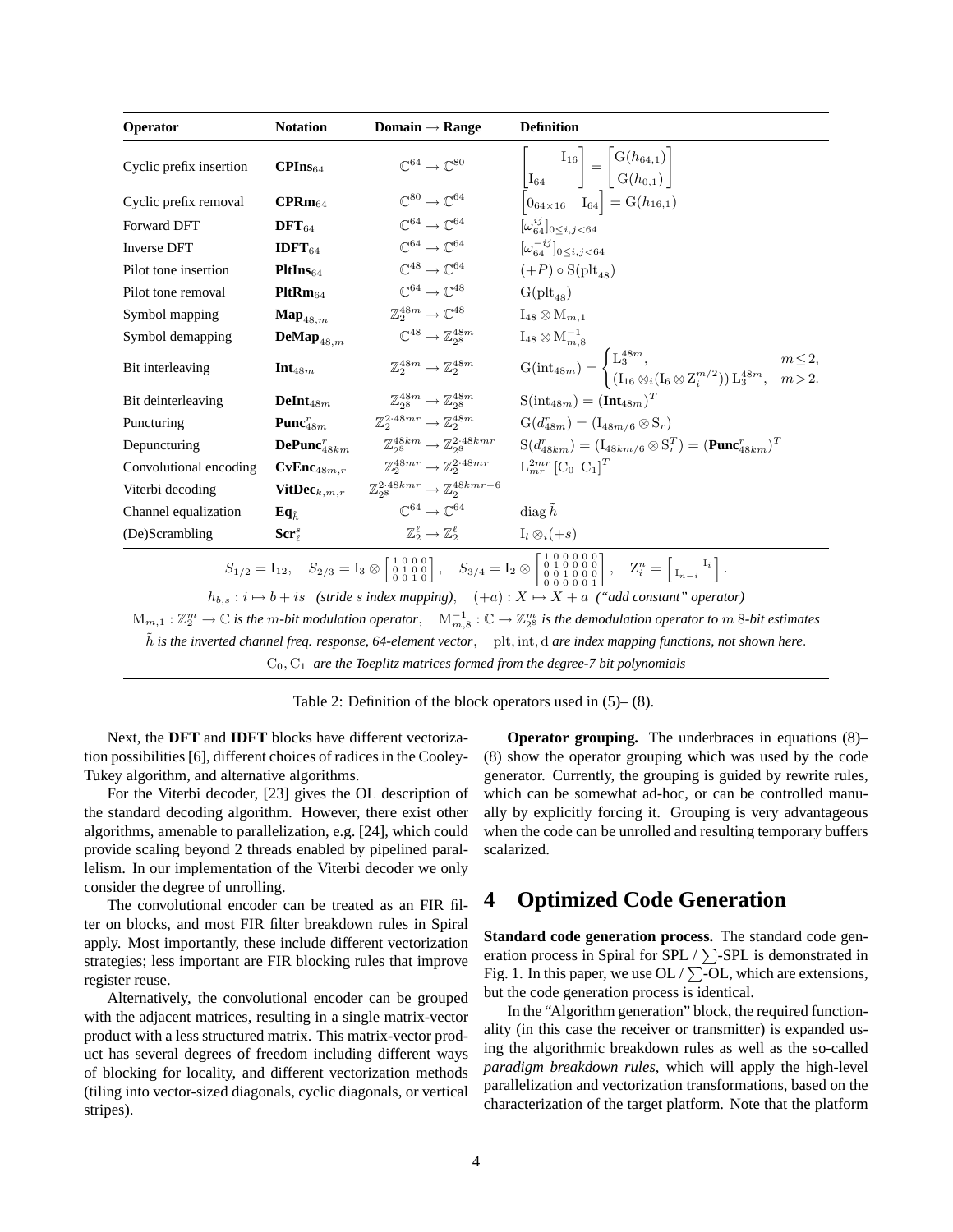

Figure 1: The code generation process in Spiral. The "Search" block closes the performance-driven feedback back loop and enables exploring the space of implementation degrees of freedom and achieve automated platform tuning. In this paper, we use OL /  $\Sigma$ -OL instead of SPL /  $\Sigma$ -SPL, but the code generation process is identical.

knowledge is used from the very beginning of the code generation process, and enables the generator to undertake major restructuring, if needed.

First, the system will apply  $(5)$ – $(7)$ , next expand them using the algorithm rules, such as (1), and identities in Table 2, and further restructure the formulas using the paradigm breakdown rules. The process continues until all blocks in bold (called *non-terminals*) are expanded. This yields (6)–(8) initially, and then separately processes the non-terminals that still remain in the formula.

Additional loop level restructuring is performed in the "SPL  $\rightarrow \sum$ -SPL" block, as explained in [25]. " $\sum$ -SPL  $\rightarrow$  Code" block generates the final optimized code, as explained in detail below. Finally, the "Performance Evaluation" measures the runtime of generated code, and closes the performancedriven feedback loop that achieves automatic platform tuning.

Note, that here we show *code generation time* platform tuning, while other more general tuning modes are possible, such as *installation time* and *initialization time* (or runtime) tuning, see [26] for details.

**Extensions.** We had to extend Spiral to be able to generate optimized code for the formulas (5)–(8). This also required extensions for dealing with mixed data-type formulas, bit-level and byte-level SIMD vectorization, and mixed vector length vectorization.

For full vectorization, additional rewriting rules for the vectorization of the modulator, and general bit-matrices were required.

Spiral was able to parallelize the transmitter without major extensions. The parallelization of the receiver required a special breakdown rule that exposed the pipeline parallelism, to mimic the implementation in [27]. This was needed to break the dependency caused by a sequential nature of a Viterbi decoder. This is not the best and most elegant way to deal with this problem. Most probably the fastest implementation (and also the one that would scale to more than 2 threads) will be obtained by directly parallelizing the Viterbi decoder and performing further loop fusion with data processing that precedes the Viterbi block. This can be done by implementing algorithms, such as [24].

**Target platform description.** Paradigm breakdown rules are guided by the platform knowledge, encapsulated in the platform backend module. Each backend contains both highlevel and low-level information about the platform. The highlevel information is a set of basic parameters, such as the number of threads, threading model, vector length, cache line length, and others. The low-level information supplies additional information such as the mapping of in-register vector permutations to the machine instructions of the underlying vector instruction set architecture, vector instruction mnemonics, and the syntactic sugaring required for threading and thread synchronization. More details can be found in [6, 7]

Memory hierarchy information is not explicitly used in the platform description, with the exception of the cache line length, which is used by the parallelization to prevent false sharing. However, memory hierarchy adaptation is performed as part of the overall feedback-driven algorithm selection process, i.e., by iterating over different degrees of freedom, which leads to differently structured implementations.

**Code generation and optimization.** A special Spiral OL compiler generates code from OL formulas. OL compiler, briefly explained in [9] is an extension of the SPL compiler, described in detail in [5, 20, 25].

To generate optimized code, the OL compiler first converts OL into  $\Sigma$ -OL, a lower level representation. In this stage constructs like ⊗ are converted into iterative sums with gather and scatter matrices. Next, initial code is created by using code generation rules, as shown in the table below.  $(x \text{ and } y \text{ denote})$ the input and output vectors,  $t$  is a temporary vector.)

**Parametrized matrices** (assume domain $(f) = n$ )

| $\mathbf{code}(G(f), y, x)$                                   | $for(j=0n-1)$ $y[j] = x[f(j)]$ ;                |  |  |  |  |
|---------------------------------------------------------------|-------------------------------------------------|--|--|--|--|
| code(S(f), y, x)                                              | $for(i=0n-1)$ $y[f(i)] = x[i];$                 |  |  |  |  |
| code(diag(f), y, x)                                           | for(j=0n-1) $y[j] = f(j) * x[j];$               |  |  |  |  |
| <b>Operators</b> (assume $A: \mathbb{C}^n \to \mathbb{C}^m$ ) |                                                 |  |  |  |  |
| $code(A \circ B, y, x)$                                       | $code(B, t, x)$ ; $code(A, y, t)$ ;             |  |  |  |  |
| $\mathbf{code}(I_k \otimes A, y, x)$                          | for (j=0k-1) $\text{code}(A, y + mj, x + nj)$ ; |  |  |  |  |
|                                                               |                                                 |  |  |  |  |

Finally, the compiler applies a set of standard compiler optimizations, such as loop unrolling, copy propagation, constant folding, and strength reduction. Many of the latter optimizations are enabled by completely unrolling the inner loops with fixed bounds and small number of iterations. For example, the fastest implementation of  $\text{DFT}_{64}$ , is a fully unrolled "flat" implementation with no control flow at all. The same holds for most other blocks in the PHYs. The degree of such unrolling can be controlled, if needed.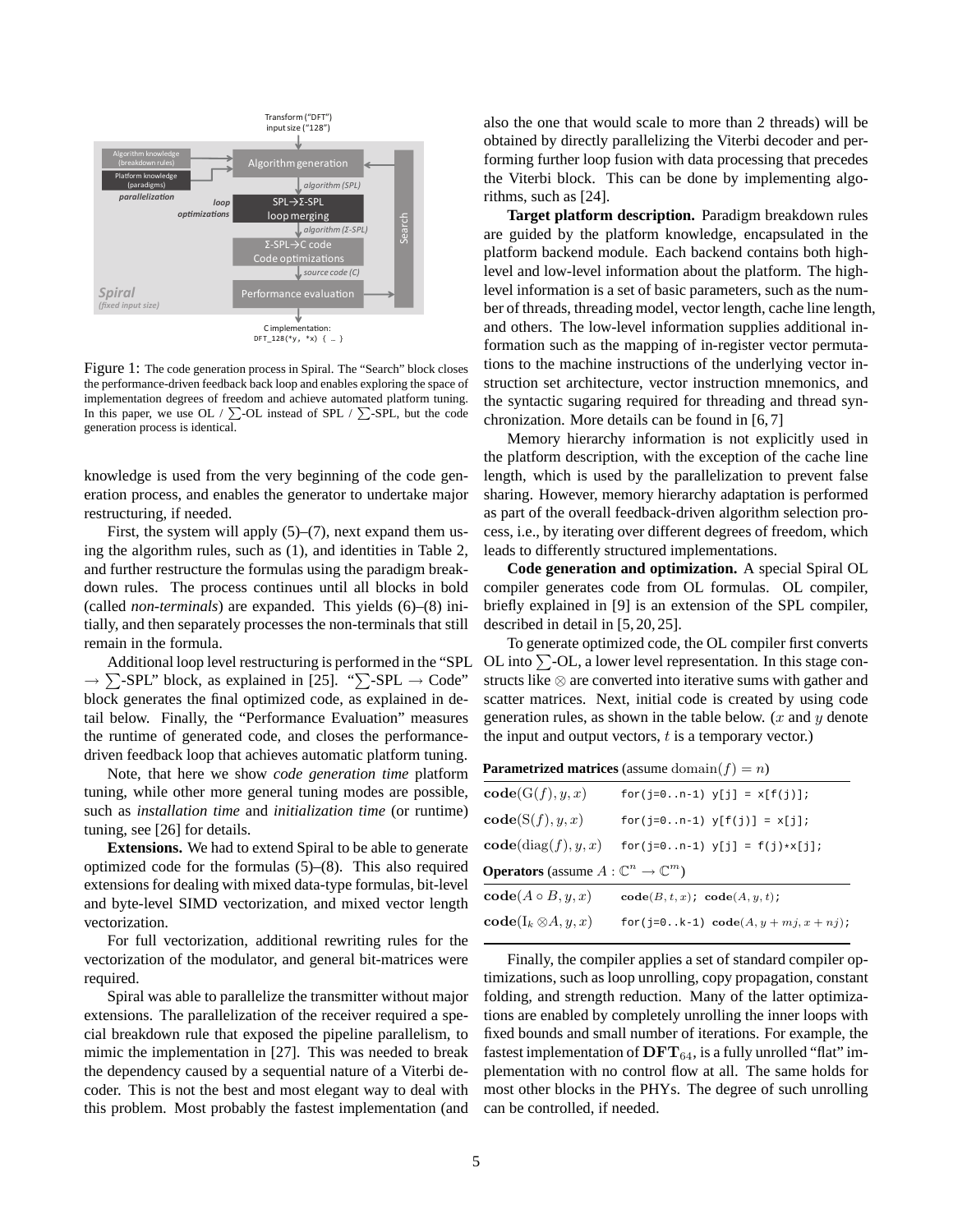

#### **WiFi Receiver per Symbol Core i7 (3.3 GHz)**

1200 Achievable data rate [Mbit/s] vs. Nominal data rate [Mbit/s]



**WiFi Transmitter Spiral Code Across Platforms** 

**WiFi Receiver per Symbol Core 2 (2.6 GHz)**







Runtime [micro sec] vs. Data rate [Mbit/s]



**WiFi Receiver Spiral Code Across Platforms** Achievable data rate [Mbit/s] vs. Nominal data rate [Mbit/s]



**WiFi Receiver Code Comparison on Core 2**

Achievable data rate [Mbit/s] vs. Nominal data rate [Mbit/s]



Figure 2: Composition of runtime per OFDM symbol across different architectures in a single-threaded receiver. Viterbi decoder is the most computationally demanding block, and its runtime share increases with the nominal data rate.

Figure 3: Comparison of the achievable vs. nominal throughput in the transmitter and receiver. The hand-written implementations are Berger [27] and Sora [18]. Implementation marked as "threaded" is both threaded and vectorized. Even though Atom only achieves real-time at 9 Mbps, with its TDP of 2.5W, it provides the best performance per Watt.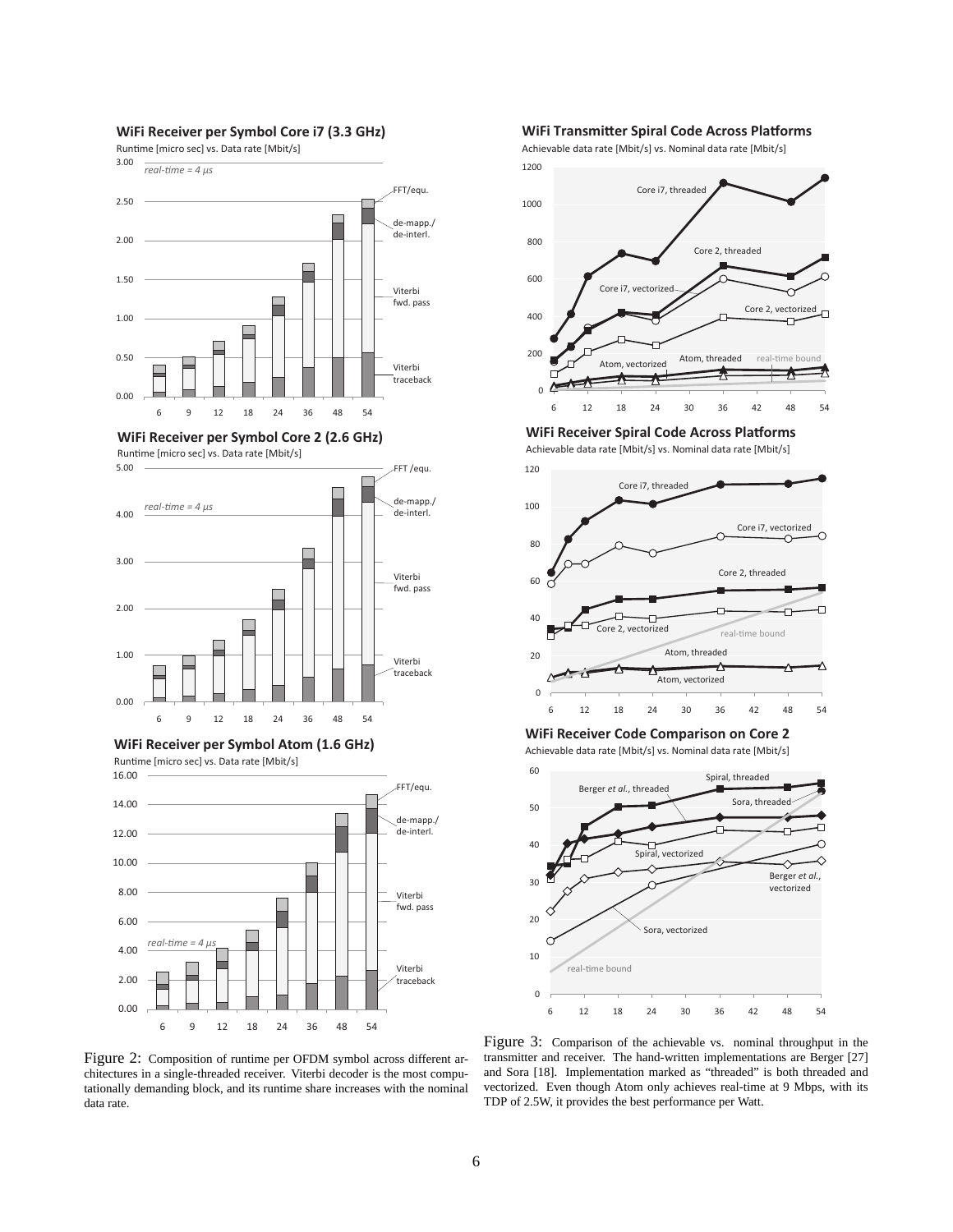In addition, complete loop unrolling eliminates temporary array storage thorough scalar replacement, which in some cases is necessary for optimal performance. Array scalarization also helps when multiple blocks are combined into a single piece of code through grouping.

# **5 Performance Results**

**Experimental Setup.** In our experiments we performed receiver and transmitter simulation on a synthetic channel data, stored on the hard drive. Thus, the external I/O time from main memory to the hypothetical radio card is not accounted for. The real world measurements, however, should be quite close, as long as external I/O is able to sustain the required data rate, because it can be efficiently done in the background, with data coming to main memory via DMA.

The measured program is the Spiral-generated C99 code with SIMD vector intrinsics. The code was compiled using the Intel Compiler icc 11.0. In all cases, the benchmarks were performed under 64-bit Linux with a 2.6.x series kernel. Hyperthreading was not used, since it only degrades performance for compute-bound workloads such as WiFi.

We benchmarked the generated code on three Intel platforms listed below, by comparing the achievable rate based solely on the required baseband processing runtimes (TDP indicates the thermal design power of the processor):

- Intel Core i7-975, 3.33 Ghz, TDP 130W, 4 cores;
- Intel Core 2 Ouad O6700, 2.66 Ghz, TDP 95W, 4 cores;
- Intel Atom N270, 1.6 Ghz, TDP 2.5W, 1 core.

**Benchmarks.** The first set of benchmarks analyzes the runtime of the receiver and transmitter per symbol, across different data rates. The recorded runtimes are given in Fig. 2. The bar plots also show the breakdown of runtimes across the computational blocks of the WiFi Receiver running using a single thread. The Viterbi decoder is the most time consuming block, and requires a larger proportion of the runtime as the data rate increases. At 54 Mbps it is 88% of the runtime on the Core platforms and 82% on the Atom; at 6 Mbps, it is 64% on the Cores, and 54% on the Atom. The other blocks are still important and aggressive optimizations and block fusions are needed to reduce their relative runtime to the current level.

The second set of plots in Fig. 3 compares achievable vs. nominal data rates. In these plots, besides varying the platform, we also consider two versions of the generated code, one that was used in the previous set of plots (denoted as "vectorized"), and one that is vectorized and in addition uses two threads as described in Section 4 (denoted as "threaded"). The generated code outperforms both of the hand-coded implementations [27] and [18] we compared against. The two biggest enabling factors are the ability to generate multiple algorithmic code alternatives and search within the available degrees of freedom, and the ability to combine multiple blocks.

In Fig. 3, achievable data rate above nominal means that

the processor can process the data fast enough to meet the nominal (required) data rate (i.e., the real-time bound is met). If this is the case, the ratio of nominal data rate over achievable will be approximately equal the CPU load. For example, on Core i7, the generated vectorized receiver achieves 84 Mbps at the nominal rate of 54 Mbps, which means that the CPU load is  $54/84 \times 100\% = 64\%$ . The threaded and vectorized implementation achieves 115 Mbps, or  $54/115 \times 100\% = 46\%$ CPU load on each of 2 used cores.

Generally, the achievable data rate grows with the nominal, because the number of data bits per OFDM symbol increases with the increased nominal data rate, and hence there is less computation per data bit. This increase is non-monotonic, because the amount of computation per bit also depends on the code rate  $r$  (see Table 1). For example, there are drops in achievable data rates at nominal speeds of 24 Mbps and 48 Mbps due to reduced  $r$ , which slightly bumps up the amount of computation per data bit.

**Support for different instruction sets.** The next generation instruction set on x86 platforms is AVX, and we already have a validated AVX backend in the generator. However, at the time AVX hardware was not publicly available from either AMD or Intel. Access to pre-release hardware was only possible under NDA to select Intel customers, and thus runtimes cannot be shown in this paper.

Notably, the AVX instruction set poses additional challenges. It doubles the available vector length, without providing any integer data instructions on the wider vectors. Thus, the most important block of the WiFi receiver, the Viterbi decoder, can't benefit, with the additional complications of using wider floating point instructions, for blocks such as the DFT.

The support of multiple instruction sets is even needed on a single platform due to the mixture of different data types. Every one of our generated PHY implementations uses at least 8 bit integer, 32-bit integer, and 32-bit floating point data types. Each data type requires a distinct set of vector instructions to manipulate the data, and the vector length also differs, it is 16 for 8-bit data, 8 for 16-bit data, and 4 for 32-bit data. Finally, for bit-level operations, the vector length is 128.

An extension to other shared-memory multi-core vector architectures is straightforward, as explained in Sec. 4.

# **6 Conclusion**

As true SDR comes into reach, every available performance optimization technique has to be used to achieve maximal performance and real-time. The programming burden hence becomes considerable since the software developer has to use different vector instruction sets, threading, consider available choices, and use a variety of other techniques. A program generator like Spiral is an attractive solution to this problem. As we have demonstrated, the input description is platformindependent and hence has to be created only once. Mapping